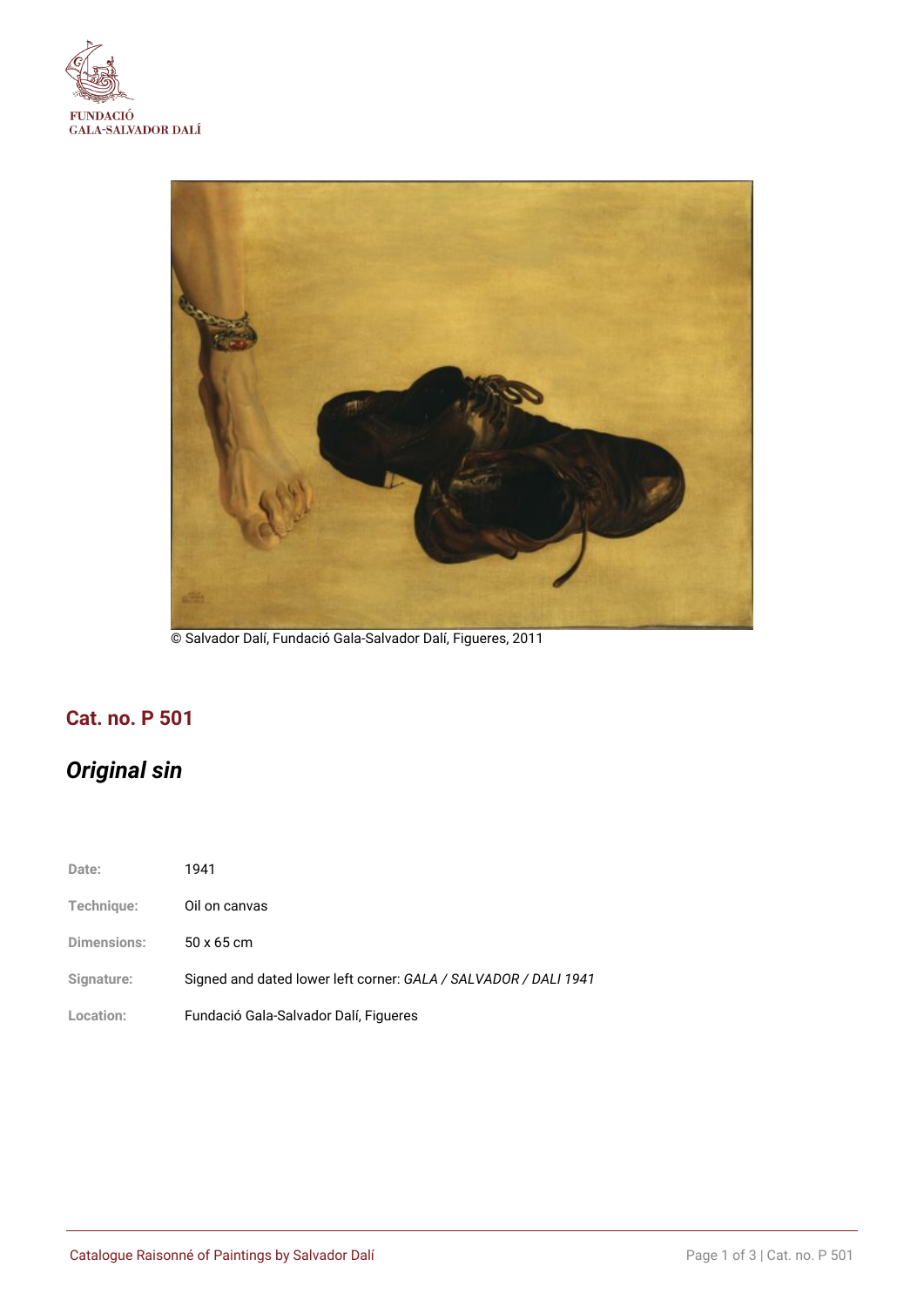#### **Provenance**



- Mrs. Luther Greene, New York
- Edward James
- Davlyn Gallery, New York

#### **Exhibitions**

- 1941, Chicago, The Arts Club of Chicago, *Salvador Dali*, 23/05/1941 14/06/1941, cat. no. 9
- 1941, New York, Julien Levy Gallery, *Salvador Dalí*, 22/04/1941 20/05/1941, cat. no. 9
- 1941, Los Angeles, Dalzell Hatfield Galleries, *Salvador Dalí*, 10/09/1941 05/10/1941, cat. no. 7
- 1965, New York, Gallery of Modern Art, *Salvador Dalí, 1910-1965*, 18/12/1965 13/03/1966, cat. no. 106
- 1970, Rotterdam, Museum Boymans-van Beuningen, *Dalí*, 21/11/1970 10/01/1971, cat. no. 69
- 1972, Rotterdam, Museum Boymans-van Beuningen, *Salvador Dali : bruikleen uit collectie Edward F. W. James*, July - September 1972, cat. no. 15
- 2006, Tokio, Ueno Royal Museum, *Salvador Dali centennial retrospective*, 23/09/2006 04/01/2007, cat. no. 36
- 2007, Espoo, Espoo Museum of Modern Art, *Salvador Dalí Surrealisti! = Salvador Dalí Surrealist!*, 03/10/2007 16/12/2007, p. 82

#### **Bibliography**

- *Salvador Dalí*, Julien Levy Gallery, New York, 1941, n. p. (2 details)
- Rosamund Frost, *Contemporary art : the march of art from Cézanne until now*, Crown, New York, 1942, p. 158
- Stephen S. Kaiser, "Salvador Dali's search for heaven", *The Pacific Art Review*, 21/12/1942, San Francisco, p. 35
- Salvador Dalí, *Vida secreta de Salvador Dalí*, Poseidón, Buenos Aires, 1944, il. 14
- Julio Coll, "La vida secreta de Salvador Dalí", *Liceo*, 30/09/1947, Barcelona, n. p. (detail)
- A. Reynolds Morse, Michel Tapié, *Dalí: a study of his life and work*, New York graphic Society, Greenwich [Connecticut], 1958, p. 54
- *Dalí*, Museum Boymans-van Beuningen, Rotterdam, 1970, il. 69
- *Salvador Dali : bruikleen uit collectie Edward F. W. James*, Museum Boymans-van Beuningen, Rotterdam, 1972, p. 19
- *Salvador Dalí : a guide to his works in public museums*, The Dali Museum, Cleveland [Ohio], 1973, p. [84]
- Jessica Hodge, *Salvador Dali*, Barnes & Noble, New York, 1994, p. 98
- Robert Descharnes, Gilles Néret, *Salvador Dalí, 1904 -1989*, Benedikt Taschen, Köln, 1994, p. 338
- *Dalí 1904-2004*, Edicions 62, Barcelona, 2003, p. 134-135
- *Artcurial : collection Perrot Moore*, Artcurial : Briest Poulain Le Fur, Paris, 2003, p. 27
- *Salvador Dali centennial retrospective*, Ueno Royal Museum, Ueno, 2006, p. 107
- *Adquisicions de la Fundació Gala-Salvador Dalí de 1991 a 2006 = Adqusiciones de la Fundación Gala-Salvador Dalí de 1991 a 2006 = Acquisition of the Gala-Salvador Dalí Foundation from 1991 to 2006*, Fundació Gala-Salvador Dalí, Figueres, 2006, cover (detail), il. 139
- *Salvador Dalí Surrealisti! = Salvador Dalí Surrealist!*, Espoo Museum of Modern Art, Fundació Gala-Salvador Dalí, Espoo, Figueres, 2007, p. 82
- *Joies d'artista: del Modernisme a l'Avantguarda*, Museu Nacional d'Art de Catalunya, Barcelona, 2010, p. 278